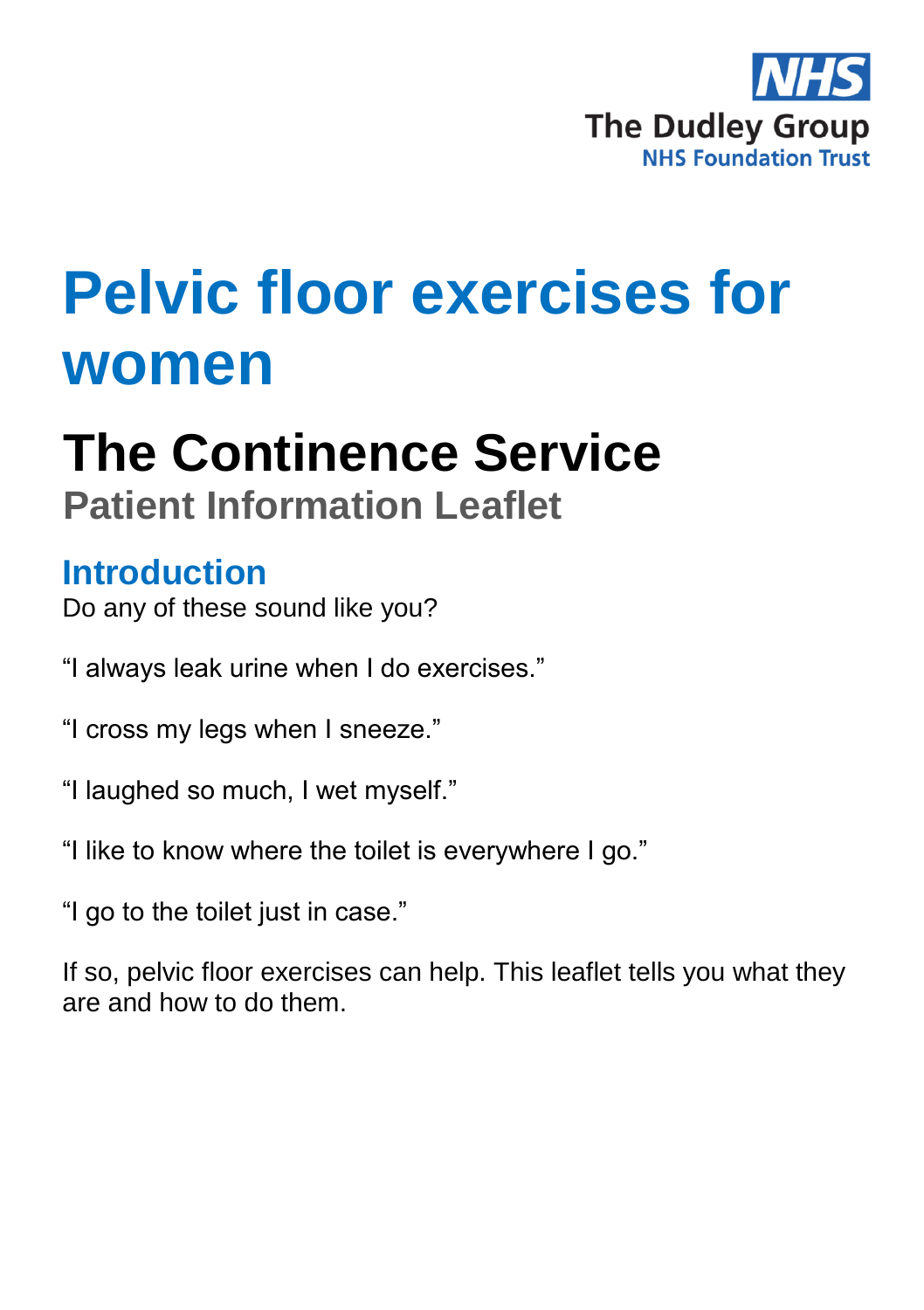## **What is the pelvic floor?**

The pelvic floor is a group of muscles that support the bladder and bowel, and give you control when you pass urine and faeces (see figure 1).

They can become weakened by childbirth, a chronic cough, damaged nerves, being overweight and a general lack of fitness. Weakened muscles can cause leakage of urine during coughing, sneezing, laughing and exercising. This is called stress incontinence.



Brayshaw et al. (1994)

Figure 1 shows the female pelvic floor muscles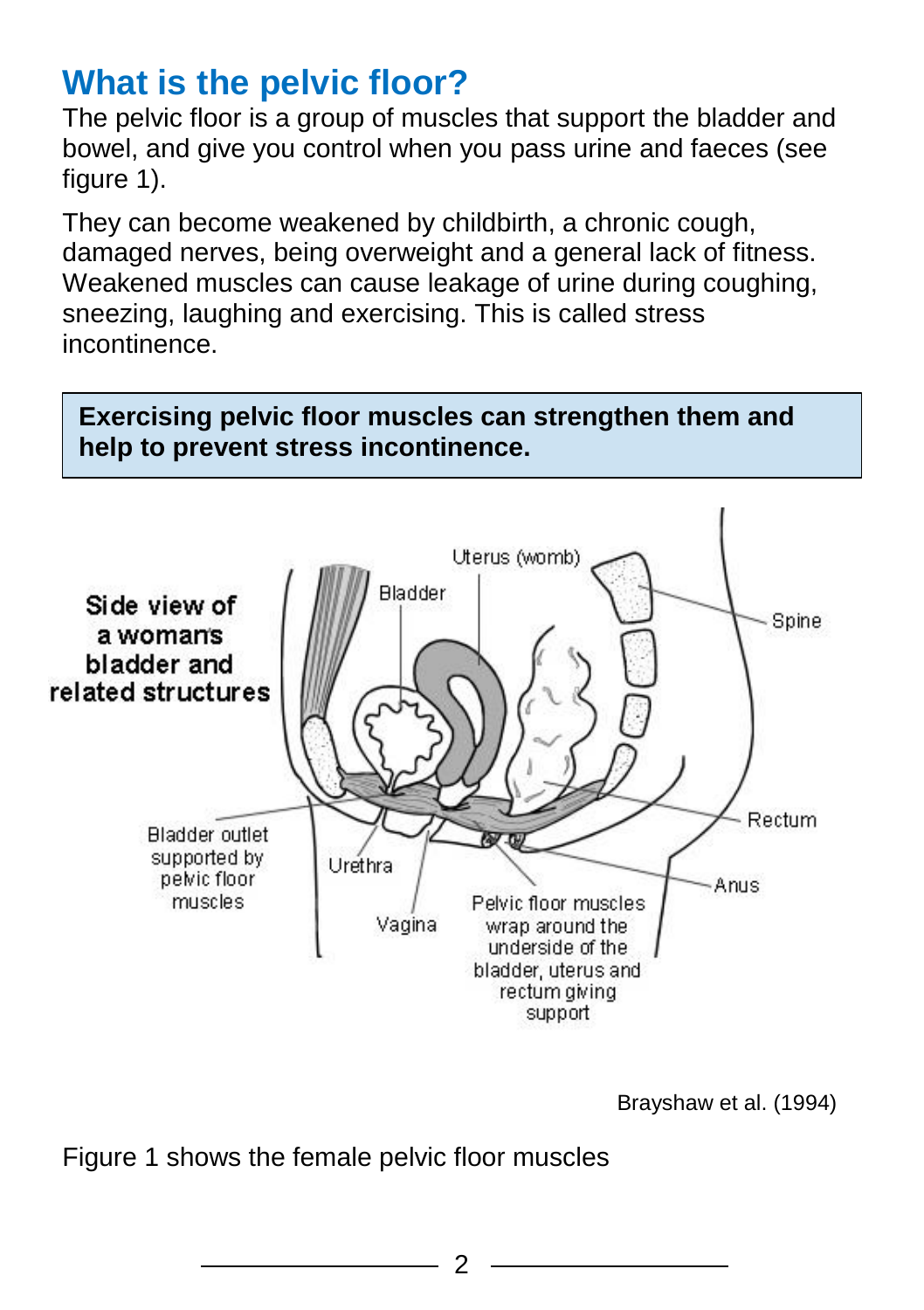## **Pelvic floor exercises**

#### **Exercise 1**

To tighten your pelvic floor muscles, sit or lie in a comfortable position with your knees slightly apart.

Pull up the muscles surrounding your back passage as if you are trying to hold in wind, then pull up towards the front passage as if you are trying to hold the flow of urine. Hold for a count of five, breathing normally all the time.

Release and relax between each pull up for a count of five or more. Repeat this exercise eight times (NICE, 2013).

When you can do this exercise easily, try holding for a longer count, up to a maximum of 10.

#### **Exercise 2**

Try tightening your pelvic floor muscles and then releasing them as quickly as possible five to six times. These muscles contract instantly when you cough, sneeze, laugh etc. Therefore, before you cough, sneeze, laugh or squat to pick something up, try to take a moment to pull these muscles up. This supports and protects the pelvic floor.

#### **Exercise 3**

Imagine that your pelvic floor is like a lift. Tighten the muscles around the back passage and then the front.

Now tighten a little more as if going to the first floor, then to the second floor and then to the third floor.

Now gently come back down each floor – third, second, first to the ground floor again – making sure you are breathing normally all the time. Repeat five to six times slowly.

Try to do these exercises, some fast and some slow, three times a day.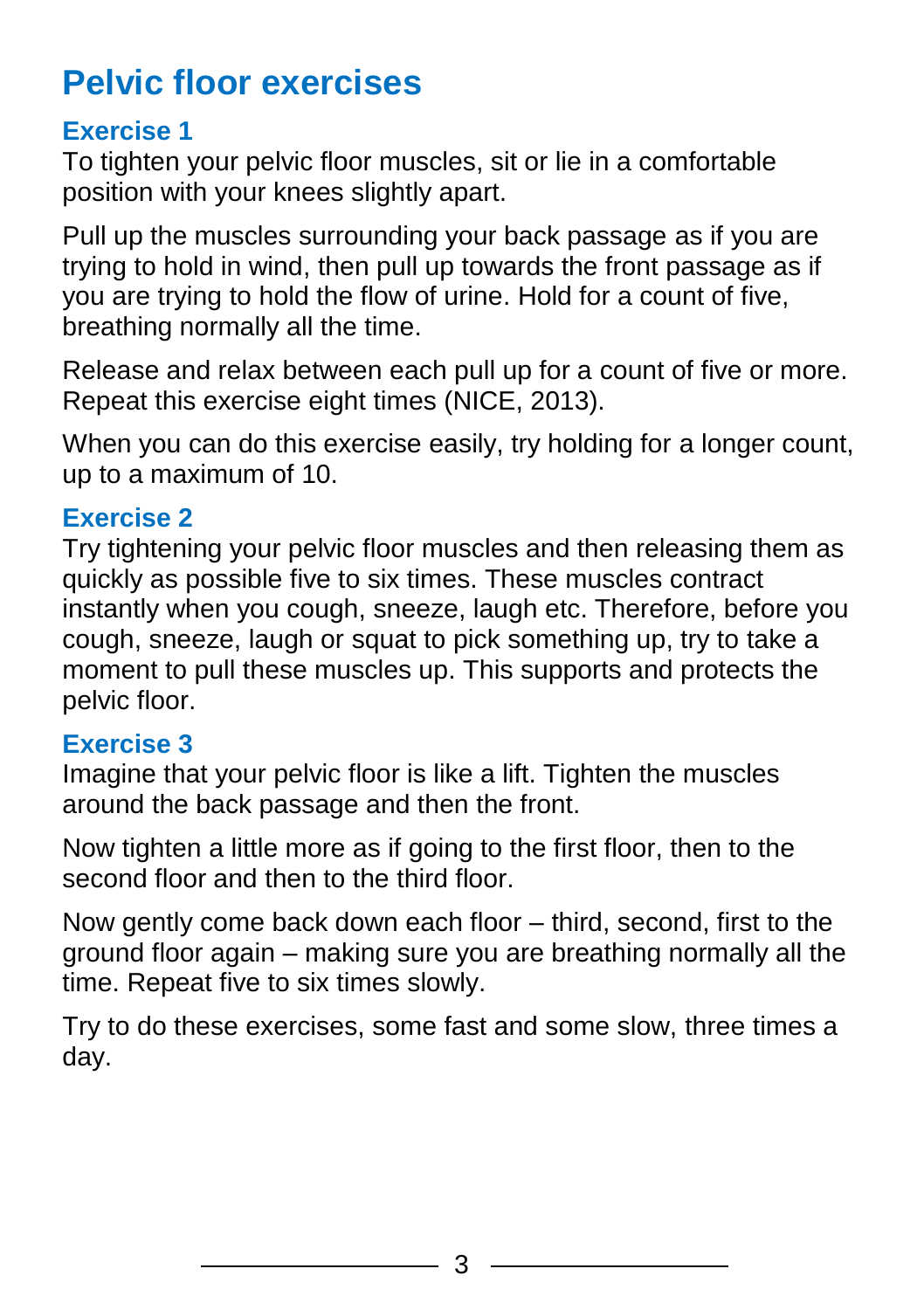## **When should I do the exercises?**

Like any muscle, the more the pelvic floor muscles are exercised, the stronger they become. You can carry out these exercises anytime, anywhere. Nobody knows you are doing them. So, find a trigger to help you repeat these exercises, such as every time the phone rings, when you switch on the television, have a drink or when you clean your teeth.

## **When will I notice a difference?**

You should notice an improvement after three months of regular exercises.

## **References**

National Institute for Health and Care Excellence (2013). *Urinary incontinence: The management of urinary incontinence in women NICE guidelines [CG171].* NICE: London. Available at:

<https://www.nice.org.uk/guidance/cg171>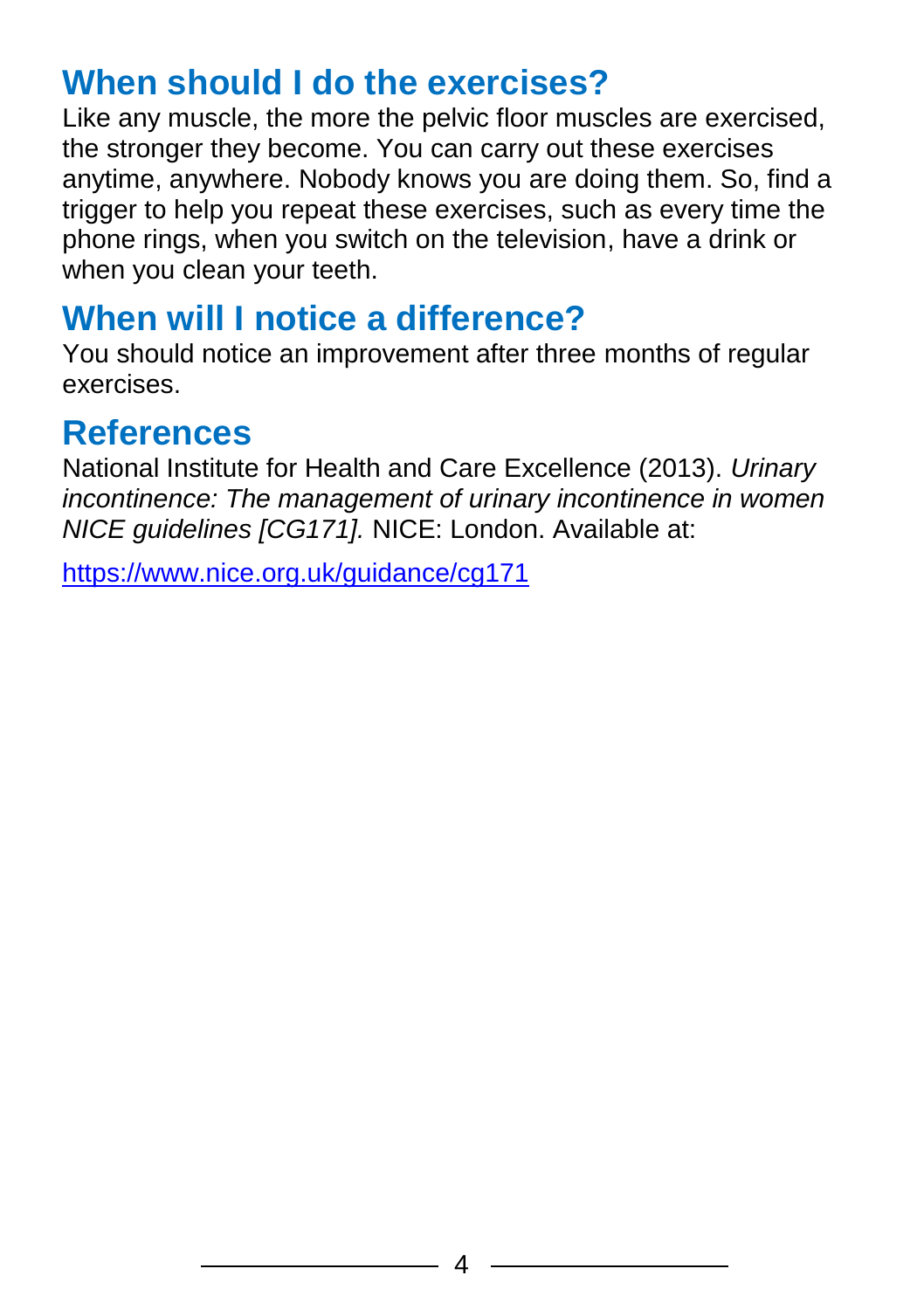If you have any questions, or if there is anything you do not understand about this leaflet, please contact:

The Continence Service Brierley Hill Health and Social Care Centre Venture Way Brierley Hill DY5 1RU 01384 321517 (8.30am to 4.30pm, Monday to Friday)

#### **This leaflet can be downloaded or printed from:**

http://dgft.nhs.uk/services-and-wards/continence-servicecommunity/

If you have any feedback on this patient information leaflet, please email dgft.patient.information@nhs.net